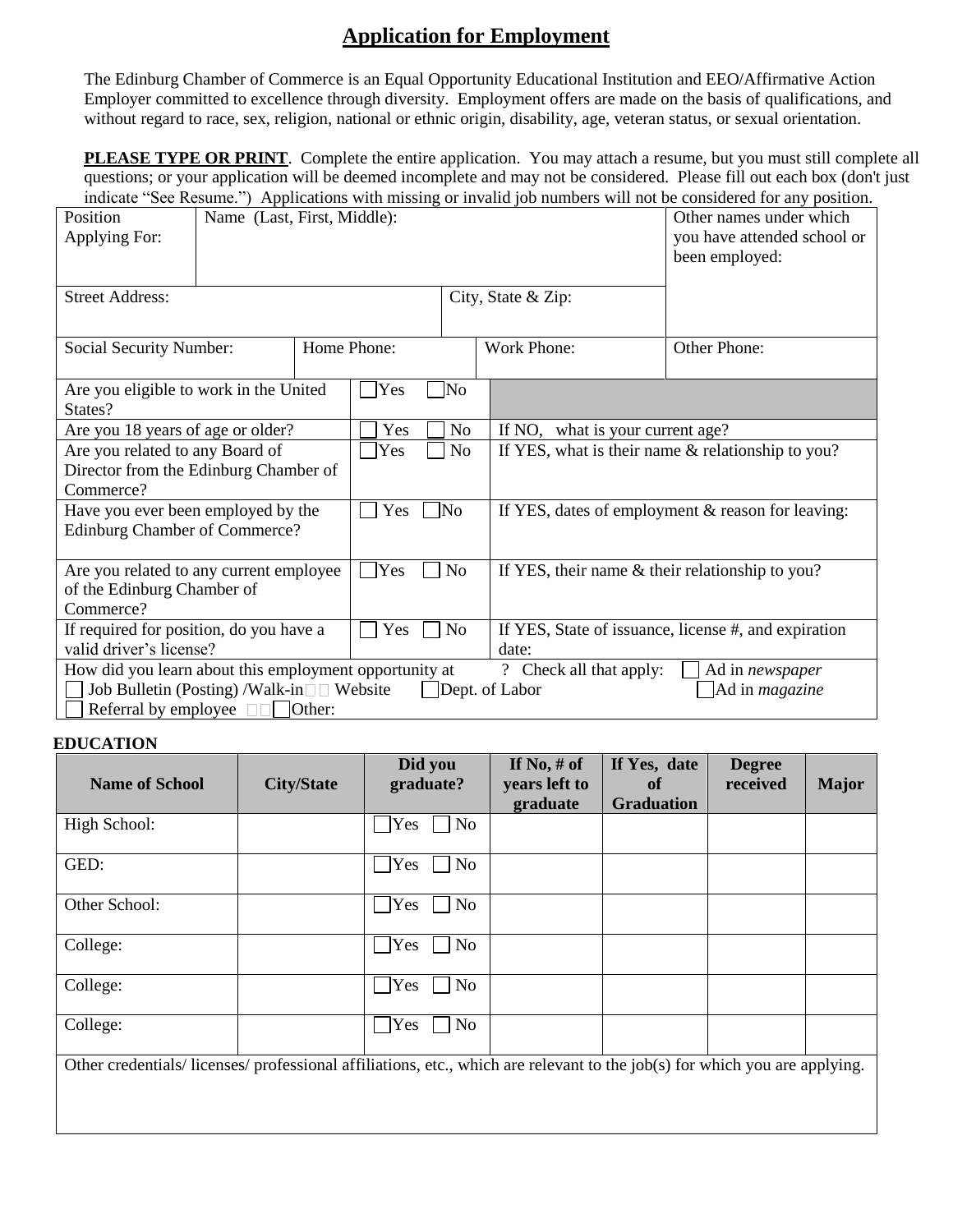**SKILLS:** Please list technical skills, clerical skills, trade skills, etc., relevant to this position. Include relevant computer systems and software packages of which you have a working knowledge, and note your level of proficiency (basic, intermediate, expert)

WORK EXPERIENCE-Please detail your entire work history. Begin with your current or most recent employer. If you held multiple positions with the same organization, detail each position separately. Attach additional sheets if necessary. Omission of prior employment may be considered falsification of information. Please explain any gaps in employment. Include full-time military or volunteer commitments. **PLEASE DO NOT** complete this information with the notation "See Resume." **PLEASE NOTE**: The Edinburg Chamber of Commerce reserves the right to contact all current and former employers for reference information.

| Dates Employed (most recent<br>position)<br>From:<br>To<br><b>Starting Salary:</b><br>Final Salary: | $\overline{\phantom{a}}$ Full time<br>Part-time<br>If part-time, # hrs./wk:<br>Organization Name and Address: | Title:                                                                             |  |  |
|-----------------------------------------------------------------------------------------------------|---------------------------------------------------------------------------------------------------------------|------------------------------------------------------------------------------------|--|--|
| Supervisor's Name, Title and<br>Phone #:                                                            | Other Reference Name, Title and<br>Phone #:                                                                   | Contact my current references:<br>At any time<br>Only if I am a finalist candidate |  |  |
| Primary duties:                                                                                     |                                                                                                               | Reason for Leaving:                                                                |  |  |
| Dates Employed (most recent<br>position)<br>To<br>From:                                             | $\Box$ Full time<br>Part-time<br>If part-time, $# hrs./wk:$                                                   | Title:                                                                             |  |  |
| <b>Starting Salary:</b><br>Final Salary:                                                            | Organization Name and Address:                                                                                |                                                                                    |  |  |
| Supervisor's Name, Title and<br>Phone #:                                                            | Other Reference Name, Title and<br>Phone #:                                                                   | Contact my current references:<br>At any time<br>Only if I am a finalist candidate |  |  |
| Primary duties:                                                                                     |                                                                                                               | Reason for Leaving:                                                                |  |  |